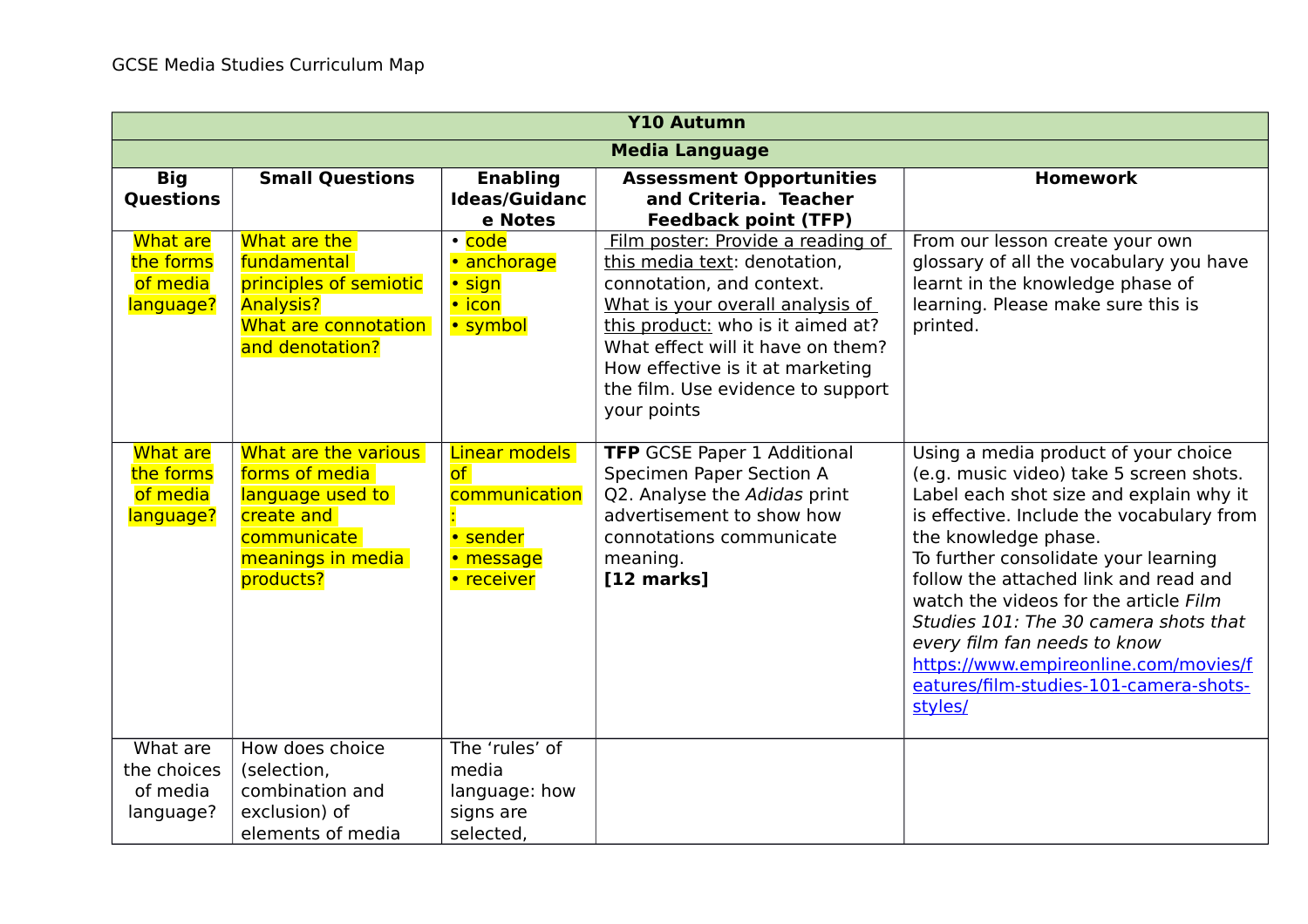|                         | language influences<br>meaning in media<br>products to:<br>• create<br>narratives<br>portray aspects<br>of reality<br>construct<br>$\bullet$<br>points of view<br>represent the<br>world in ways<br>that convey<br>$\bullet$<br>messages and<br>values | deselected and<br>assembled to<br>conform to<br>codes and<br>make<br>meanings. The<br>constructed<br>nature of<br>reality. |                                       |  |
|-------------------------|--------------------------------------------------------------------------------------------------------------------------------------------------------------------------------------------------------------------------------------------------------|----------------------------------------------------------------------------------------------------------------------------|---------------------------------------|--|
| What are<br>theories of | What are character                                                                                                                                                                                                                                     | <b>Narrative</b><br>development:                                                                                           | Advertising and Marketing -<br>Galaxy |  |
| narrative?              | types and Propps'<br>Theory?                                                                                                                                                                                                                           | • exposition                                                                                                               | Television - Dr Who                   |  |
|                         | What is narrative                                                                                                                                                                                                                                      | · disruption                                                                                                               |                                       |  |
|                         | development?                                                                                                                                                                                                                                           | • complication                                                                                                             |                                       |  |
|                         | What is the appeal of                                                                                                                                                                                                                                  | • climax                                                                                                                   |                                       |  |
|                         | narrative?                                                                                                                                                                                                                                             | • resolution                                                                                                               |                                       |  |
|                         |                                                                                                                                                                                                                                                        | Audience                                                                                                                   |                                       |  |
|                         |                                                                                                                                                                                                                                                        | appeal of                                                                                                                  |                                       |  |
|                         |                                                                                                                                                                                                                                                        | narrative:                                                                                                                 |                                       |  |
|                         |                                                                                                                                                                                                                                                        | • enigma                                                                                                                   |                                       |  |
| What is the             | How do developments                                                                                                                                                                                                                                    | • closure<br>• forces that                                                                                                 |                                       |  |
| relationship            | in technology impact                                                                                                                                                                                                                                   | drive                                                                                                                      |                                       |  |
| between                 | on content?                                                                                                                                                                                                                                            | technological                                                                                                              |                                       |  |
| technology              |                                                                                                                                                                                                                                                        | change                                                                                                                     |                                       |  |
| and media               |                                                                                                                                                                                                                                                        | • the impact of                                                                                                            |                                       |  |
| products?               |                                                                                                                                                                                                                                                        | new technology                                                                                                             |                                       |  |
|                         |                                                                                                                                                                                                                                                        | on the form,                                                                                                               |                                       |  |
|                         |                                                                                                                                                                                                                                                        | content                                                                                                                    |                                       |  |
|                         |                                                                                                                                                                                                                                                        | and meaning of                                                                                                             |                                       |  |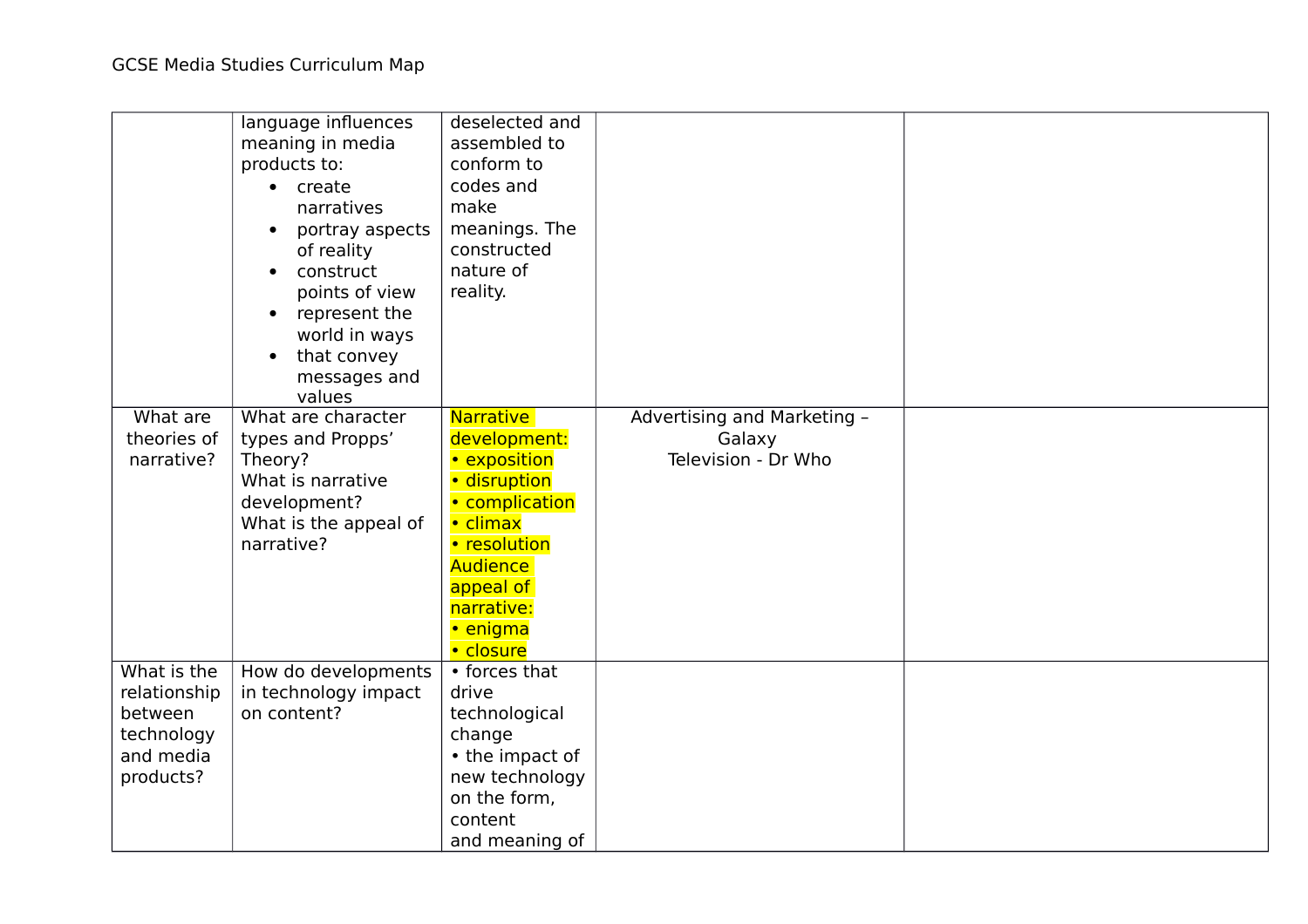|             |                                 | media<br>products:  |                                     |                                              |
|-------------|---------------------------------|---------------------|-------------------------------------|----------------------------------------------|
|             |                                 | $\cdot$ image       |                                     |                                              |
|             |                                 | manipulation        |                                     |                                              |
|             |                                 | • high              |                                     |                                              |
|             |                                 | definition          |                                     |                                              |
|             |                                 | • computer-         |                                     |                                              |
|             |                                 | generated           |                                     |                                              |
|             |                                 | imagery (CGI)       |                                     |                                              |
|             |                                 | · mobile            |                                     |                                              |
|             |                                 | communication       |                                     |                                              |
|             |                                 | technology          |                                     |                                              |
|             |                                 | • user-             |                                     |                                              |
|             |                                 | generated           |                                     |                                              |
|             |                                 | content.            |                                     |                                              |
| What are    | What are the codes              | <b>Varieties of</b> | What expectations do audiences have | Select a TV genre of your choice and analyse |
| codes and   | and conventions of              | code:               | of a TV crime show?                 | one promotional advert. Make a list of the   |
| conventions | media Language?                 | • Technical         |                                     | expectation that audiences will have based   |
|             | How do they develop             | • Verbal and        |                                     | up the advert.                               |
|             | and become                      | non-verbal.         |                                     |                                              |
|             | established as 'styles'         | • Symbolic          |                                     |                                              |
|             | or genres (which are            | • Design,           |                                     |                                              |
|             | common across                   | layout,             |                                     |                                              |
|             | different media                 | typography          |                                     |                                              |
|             | products)?                      |                     |                                     |                                              |
|             | How they may also               |                     |                                     |                                              |
| What are    | vary over time?<br>What are the | The evolution       | What expectations do audiences have | Select a TV genre of your choice and analyse |
| codes and   | theoretical                     | and                 | of a TV crime show?                 | one promotional advert. Make a list of the   |
| conventions | perspectives on                 | development of      |                                     | expectation that audiences will have based   |
| ?           | genre:                          | genres              |                                     | up the advert.                               |
|             | • principles of                 | (including          |                                     |                                              |
|             | repetition and                  | hybrid genres)      |                                     |                                              |
|             | variation                       | in different        |                                     |                                              |
|             | • the dynamic nature            | media forms.        |                                     |                                              |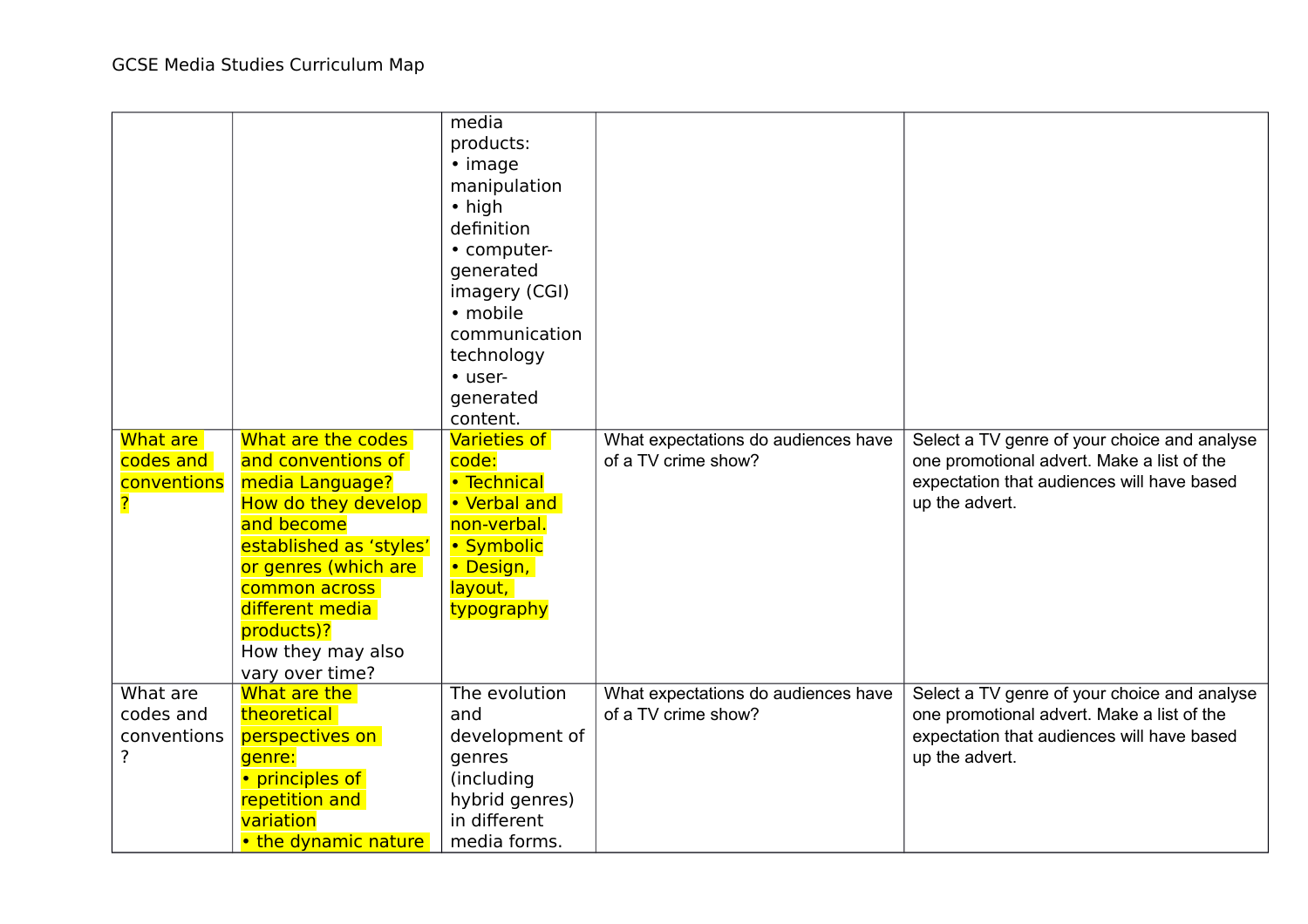| of genre                  | Factors         |  |
|---------------------------|-----------------|--|
| • hybridity               | influencing the |  |
| • intertextuality         | creation of     |  |
| Intertextuality,          | genre products: |  |
| including how             | • financial     |  |
| <i>interrelationships</i> | • cultural      |  |
| between different         | • audience      |  |
| media products can        | demand          |  |
| influence meaning.        |                 |  |

|                              | <b>Y10 Autumn</b>                                                                                                                                                                                                                                                                                              |                                                                                                                                                                                                                       |                                                                                                                |                 |  |  |
|------------------------------|----------------------------------------------------------------------------------------------------------------------------------------------------------------------------------------------------------------------------------------------------------------------------------------------------------------|-----------------------------------------------------------------------------------------------------------------------------------------------------------------------------------------------------------------------|----------------------------------------------------------------------------------------------------------------|-----------------|--|--|
|                              | <b>Media Representation</b>                                                                                                                                                                                                                                                                                    |                                                                                                                                                                                                                       |                                                                                                                |                 |  |  |
| <b>Big Questions</b>         | <b>Small Questions</b>                                                                                                                                                                                                                                                                                         | <b>Enabling Ideas/Guidance</b><br><b>Notes</b>                                                                                                                                                                        | <b>Assessment</b><br><b>Opportunities</b><br>and Criteria.<br><b>Teacher</b><br><b>Feedback point</b><br>(TFP) | <b>Homework</b> |  |  |
| What is re-<br>presentation? | How do the media re-present (rather than<br>simply present) the world, and construct<br>versions of reality?<br>What are the theoretical<br>perspectives on representation,<br>including processes of: selection<br>construction<br>mediation<br>The processes of:<br>• selection<br>construction<br>mediation | Realism: reasons why some<br>representations seem more<br>truthful or realistic than others.<br>Critical exploration of views<br>including:<br>• the media is a window on the<br>world<br>• the media is the message. |                                                                                                                |                 |  |  |
| What are the<br>theoretical  | What is the distinction between<br>essentialist views (that males and                                                                                                                                                                                                                                          |                                                                                                                                                                                                                       |                                                                                                                |                 |  |  |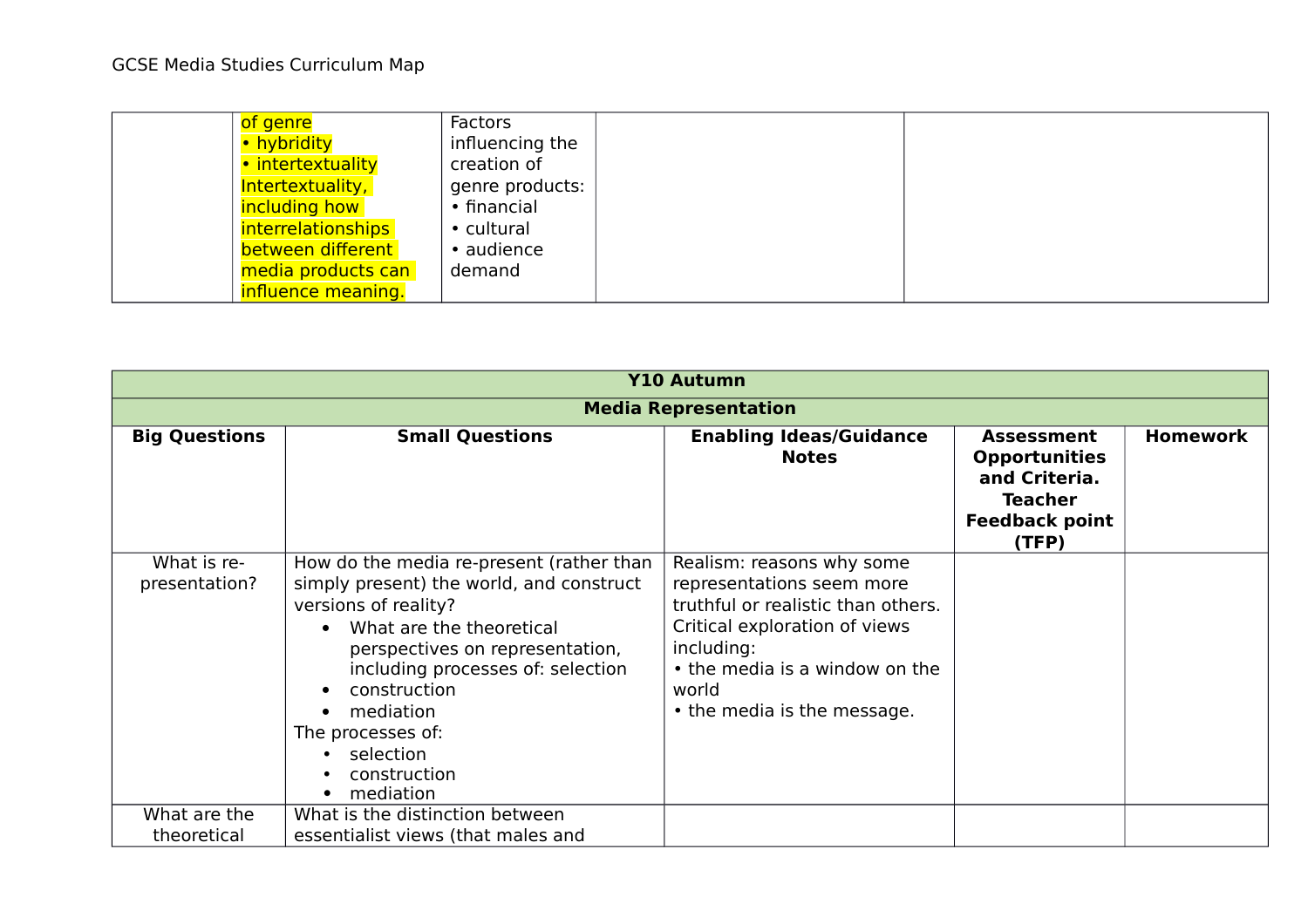| perspectives of    | females are different categories with     |                                   |  |
|--------------------|-------------------------------------------|-----------------------------------|--|
| gender and         | essential features, behaviours and        |                                   |  |
| feminism?          | attributes that define them)?             |                                   |  |
|                    | What are the social constructionalist     |                                   |  |
|                    | views that the same features, behaviours  |                                   |  |
|                    | and attributes are constructed by society |                                   |  |
|                    | (including the media) and not by nature?  |                                   |  |
| What are the       | What choices do media producers make      | Audience positioning.             |  |
| choices of media   | about how to represent particular events, | Selective representation,         |  |
| producers?         | social groups and ideas?                  | biased and prejudicial            |  |
|                    |                                           | representation.                   |  |
| What are the       | What are the different ways that aspects  | Techniques of persuasive          |  |
| different          | of reality may be represented differently | communication.                    |  |
| representations of | depending on the purposes of the          | Advertising, marketing, political |  |
| reality?           | producers?                                | bias, propaganda.                 |  |
| What are the       | How stereotypes become established?       | A range of different stereotypes  |  |
| different          | How stereotypes may vary over time?       | should be discussed and           |  |
| functions and use  | Positive and negative stereotypes         | exemplified in order that         |  |
| of stereotypes?    | How stereotypes enable audiences to       | students understand the           |  |
|                    | interpret media quickly?                  | problems with and usefulness      |  |
|                    |                                           | of stereotypes.                   |  |
| What is            | How and why particular social groups      | Bias and partiality in            |  |
| misrepresentation  | may be under represented or               | representation.                   |  |
|                    | misrepresented?                           | Relationship between media        |  |
|                    |                                           | representations and the           |  |
|                    |                                           | dominant value system of          |  |
|                    |                                           | society.                          |  |
| What are the       | How representations (including self-      | Role of individuals as producers  |  |
| range of           | representations) convey particular        | (as well as consumers) of         |  |
| viewpoints?        | viewpoints, messages, values and beliefs, | media messages in which the       |  |
|                    | which may be reinforced across a wide     | self is represented.              |  |
|                    | range of media products?                  | Contrast between dominant         |  |
|                    |                                           | representations and contested     |  |
|                    |                                           | representations of, for           |  |
|                    |                                           | example, groups, issues and       |  |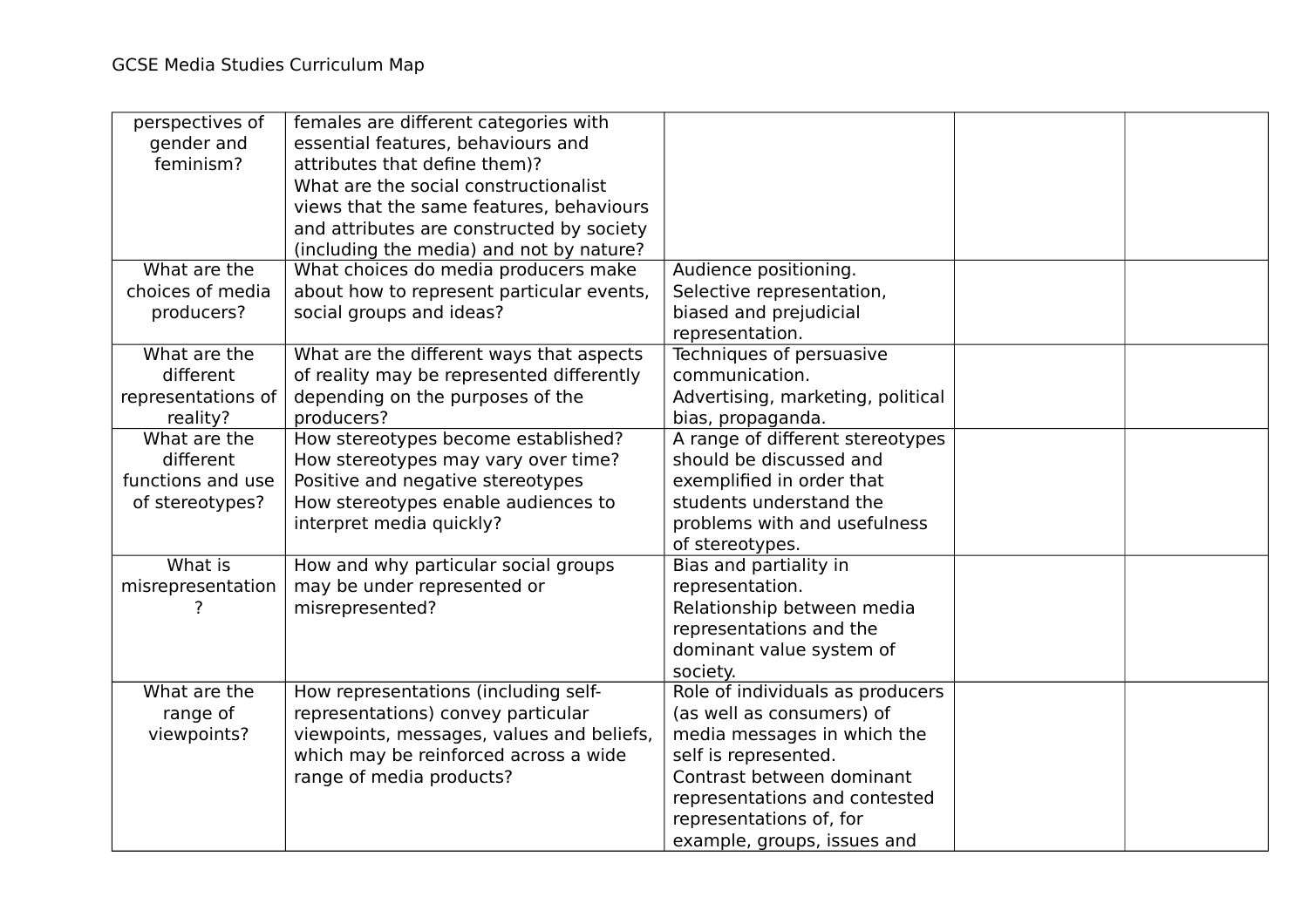|                     |                                            | places.                         |  |
|---------------------|--------------------------------------------|---------------------------------|--|
| What is the         | The social, cultural and political         | Agenda setting.                 |  |
| significance of     | significance of particular representations | News values.                    |  |
| social, cultural    | in terms of the themes or issues that they |                                 |  |
| political contexts? | address.                                   | Relationship between            |  |
|                     |                                            | representation and changing     |  |
|                     | How representations reflect the social,    | values and beliefs and culture  |  |
|                     | historical and cultural contexts in which  | specific values and beliefs.    |  |
|                     | they were produced?                        |                                 |  |
| How do audiences    | The factors affecting audience             | Audience positioning            |  |
| interpret           | interpretations of representations         | Decoding - the influence of     |  |
| representations?    | including their own experiences and        | social variables such as age,   |  |
|                     | beliefs.                                   | class, gender, ethnicity on the |  |
|                     |                                            | interpretation of media         |  |
|                     |                                            | representations.                |  |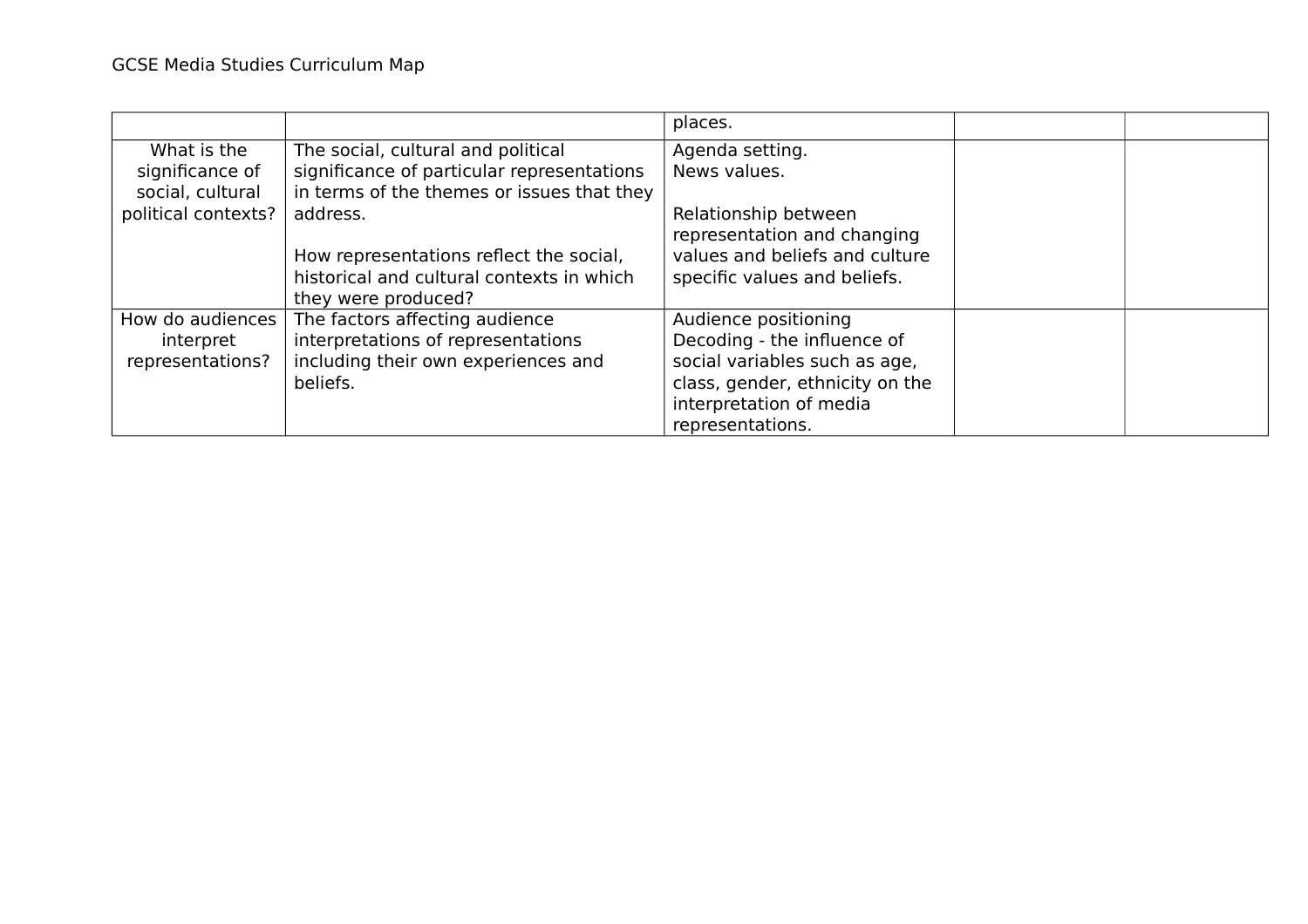| <b>Y10 Winter</b>                             |                                                                                                                                                                                                                                                                                  |                                                                                       |                                                                                                                |                 |  |  |
|-----------------------------------------------|----------------------------------------------------------------------------------------------------------------------------------------------------------------------------------------------------------------------------------------------------------------------------------|---------------------------------------------------------------------------------------|----------------------------------------------------------------------------------------------------------------|-----------------|--|--|
|                                               | <b>Media Industries</b>                                                                                                                                                                                                                                                          |                                                                                       |                                                                                                                |                 |  |  |
| <b>Big Questions</b>                          | <b>Small Questions</b>                                                                                                                                                                                                                                                           | <b>Enabling Ideas/Guidance</b><br><b>Notes</b>                                        | <b>Assessment</b><br><b>Opportunities</b><br>and Criteria.<br><b>Teacher</b><br><b>Feedback point</b><br>(TFP) | <b>Homework</b> |  |  |
| What is the<br>nature of media<br>production? | The nature of media production including:<br>What are large organisations?<br>Who own the products they produce, and<br>by individuals and groups?                                                                                                                               | Patterns of ownership:<br>• mergers<br>• demergers<br>• takeovers<br>• concentration. |                                                                                                                |                 |  |  |
| What are the<br>production<br>processes?      | What is the impact of production<br>processes, personnel and technologies on<br>the final product?<br>What are the Similarities and differences<br>between media products in terms of when<br>and where they are produced?<br>What are working practices in media<br>industries? |                                                                                       |                                                                                                                |                 |  |  |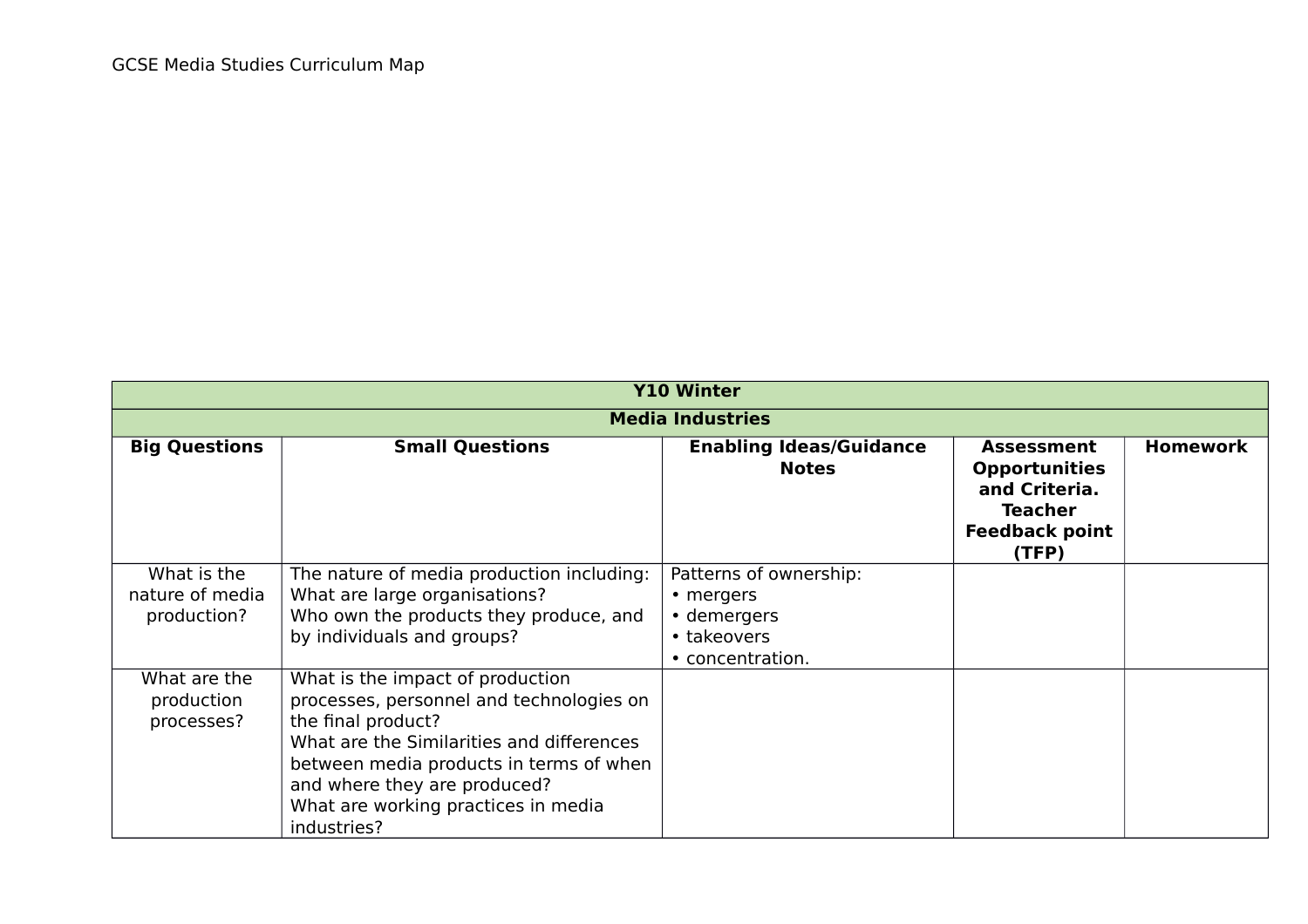| What are the<br>effects of media<br>ownership and<br>control of media<br>organisations? | What are the following:<br>conglomerate ownership<br>diversification<br>vertical integration<br>horizontal integration |                                                                                   |  |
|-----------------------------------------------------------------------------------------|------------------------------------------------------------------------------------------------------------------------|-----------------------------------------------------------------------------------|--|
| What is media                                                                           | What is the impact of the increasingly                                                                                 | Cross media ownership.                                                            |  |
| convergence?                                                                            | convergent nature of media industries<br>across different platforms and different<br>national settings?                | Convergence of content<br>providers, network providers<br>and platform providers. |  |
| What are funding                                                                        | What is the importance of different                                                                                    | Role of:                                                                          |  |
| models?                                                                                 | funding                                                                                                                | • television licence                                                              |  |
|                                                                                         | Models?<br>Why are there government funded, not-                                                                       | • advertising, sponsorship,<br>product placement, direct sales                    |  |
|                                                                                         | for-profit and commercial models?                                                                                      | • independent and voluntary                                                       |  |
|                                                                                         |                                                                                                                        | sector                                                                            |  |
| What are the                                                                            | How do the media operate as commercial                                                                                 | Globalisation.                                                                    |  |
| commercial                                                                              | industries on a global scale and reach                                                                                 | Cultural imperialism.                                                             |  |
| industries?                                                                             | both large and specialised audiences?                                                                                  | International agreements (and<br>disagreements) on regulation                     |  |
|                                                                                         |                                                                                                                        | and freedom to trade media                                                        |  |
|                                                                                         |                                                                                                                        | products.                                                                         |  |
| What is media                                                                           | What is self regulation and government                                                                                 |                                                                                   |  |
| regulation and                                                                          | regulation?                                                                                                            |                                                                                   |  |
| what is its                                                                             | What disputes about freedom, censorship                                                                                |                                                                                   |  |
| function?                                                                               | and control have there been?                                                                                           |                                                                                   |  |
|                                                                                         | What is the nature of the regulatory<br>bodies in UK?                                                                  |                                                                                   |  |
|                                                                                         | • the Office of Communications (OFCOM)                                                                                 |                                                                                   |  |
|                                                                                         | • the Independent Press Standards                                                                                      |                                                                                   |  |
|                                                                                         | Organisation (IPSO)                                                                                                    |                                                                                   |  |
|                                                                                         | • the Video Standards Council (VSC)                                                                                    |                                                                                   |  |
|                                                                                         | • the British Board of Film Classification                                                                             |                                                                                   |  |
|                                                                                         | (BBFC)                                                                                                                 |                                                                                   |  |
|                                                                                         | • the Advertising Standards Authority                                                                                  |                                                                                   |  |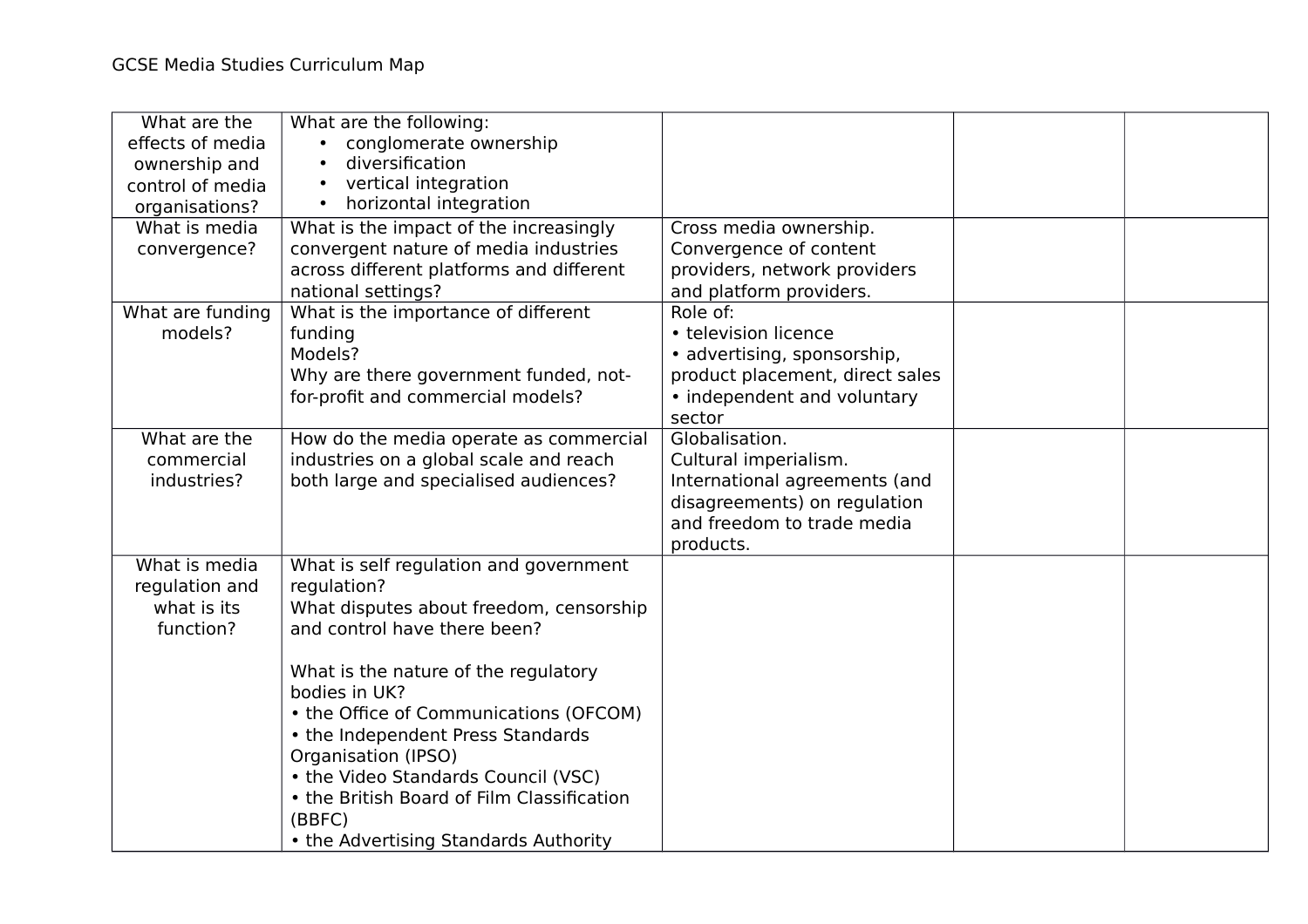|                                                                                                      | (ASA)<br>• Pan European Game Information (PEGI).                                                                                                                                                                                  |  |  |
|------------------------------------------------------------------------------------------------------|-----------------------------------------------------------------------------------------------------------------------------------------------------------------------------------------------------------------------------------|--|--|
| What are the<br>challenges for<br>media regulation<br>presented by<br>'new' digital<br>technologies? | What are the debates about:<br>• online, social networking abuse and<br>bullying<br>• online anonymity<br>• rights and responsibilities of ISPs and<br>social<br>networks<br>• public interest versus rights of the<br>individual |  |  |

|                                                              | <b>Y10 Winter</b>                                                                                                                                                                             |                                                                                                                      |                                                                                                                |                 |  |
|--------------------------------------------------------------|-----------------------------------------------------------------------------------------------------------------------------------------------------------------------------------------------|----------------------------------------------------------------------------------------------------------------------|----------------------------------------------------------------------------------------------------------------|-----------------|--|
|                                                              |                                                                                                                                                                                               | <b>Media Audiences</b>                                                                                               |                                                                                                                |                 |  |
| <b>Big Questions</b>                                         | <b>Small Questions</b>                                                                                                                                                                        | <b>Enabling Ideas/Guidance</b><br><b>Notes</b>                                                                       | <b>Assessment</b><br><b>Opportunities</b><br>and Criteria.<br><b>Teacher</b><br><b>Feedback point</b><br>(TFP) | <b>Homework</b> |  |
| What are the<br>theoretical<br>perspectives on<br>audiences? | Theoretical perspectives on audiences<br>including:<br>• active and passive audiences<br>audience response<br>audience interpretation<br>Blumler and Katz's Uses and<br>Gratifications theory | The role of audiences in the<br>creation of meaning and the<br>degree of effect of media<br>messages upon audiences. |                                                                                                                |                 |  |
| What are the<br>range of<br>audiences?                       | How and why media products are aimed<br>at a range of audiences, from small,<br>specialised audiences to large mass<br>audiences?                                                             | Requirement for commercial<br>media producers to create<br>audiences which can be sold to<br>advertisers             |                                                                                                                |                 |  |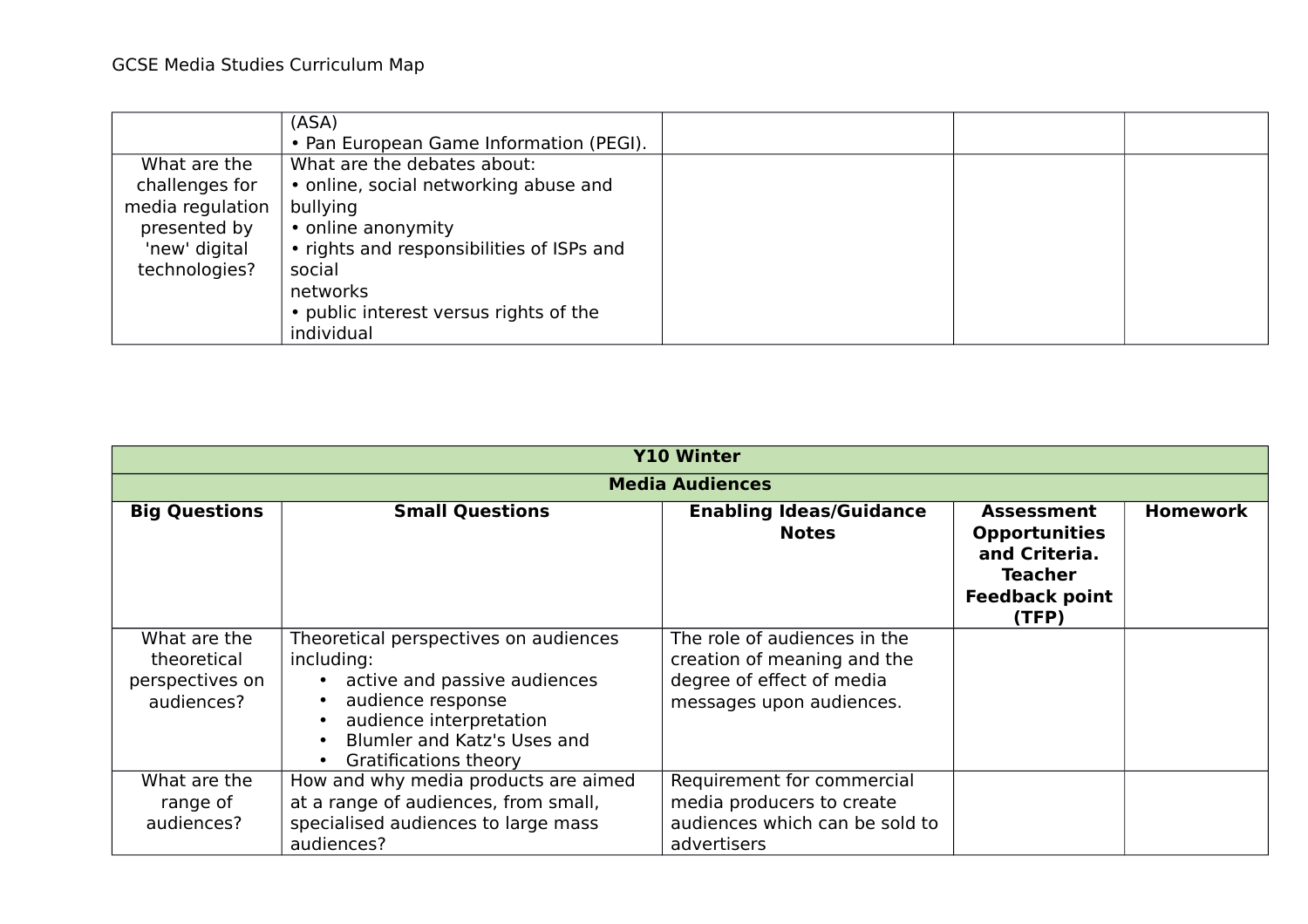| How are<br>audiences<br>targeted? | How do media organisations target<br>audiences through marketing?<br>What are the assumptions organisations<br>make about their target audience(s)? | Role of genre conventions in<br>the targeting of audiences.<br>Techniques used in the<br>marketing of media products:<br>· guerilla and viral marketing<br>• trailers, tasters and teasers |  |
|-----------------------------------|-----------------------------------------------------------------------------------------------------------------------------------------------------|--------------------------------------------------------------------------------------------------------------------------------------------------------------------------------------------|--|
| How do media                      | Segmentation and variables:                                                                                                                         |                                                                                                                                                                                            |  |
| organisations                     | • geographic                                                                                                                                        |                                                                                                                                                                                            |  |
| categorise                        | • demographic                                                                                                                                       |                                                                                                                                                                                            |  |
| audiences?                        | • psychographic                                                                                                                                     |                                                                                                                                                                                            |  |
| What is the role                  | Use of online resources to collect                                                                                                                  |                                                                                                                                                                                            |  |
| of media                          | audience data.                                                                                                                                      |                                                                                                                                                                                            |  |
| technologies in                   | Audience research institutions including                                                                                                            |                                                                                                                                                                                            |  |
| reaching and                      | the Broadcasters                                                                                                                                    |                                                                                                                                                                                            |  |
| identifying                       | Audience Research Board (BARB), Radio                                                                                                               |                                                                                                                                                                                            |  |
| audiences, and in                 | Joint Audience                                                                                                                                      |                                                                                                                                                                                            |  |
| audience                          | Research Limited (RAJAR), Pamco,<br>Nielsen.                                                                                                        |                                                                                                                                                                                            |  |
| consumption and                   | Research techniques:                                                                                                                                |                                                                                                                                                                                            |  |
| usage?                            | · quantitative/qualitative                                                                                                                          |                                                                                                                                                                                            |  |
|                                   | • primary/secondary                                                                                                                                 |                                                                                                                                                                                            |  |
| What are the                      | Reception theories.                                                                                                                                 |                                                                                                                                                                                            |  |
| ways in which                     | • Active audiences.                                                                                                                                 |                                                                                                                                                                                            |  |
| audiences may                     | • Preferred and aberrant readings.                                                                                                                  |                                                                                                                                                                                            |  |
| interpret the                     | Active audiences.                                                                                                                                   |                                                                                                                                                                                            |  |
| same media                        | Influence of social variables on audience                                                                                                           |                                                                                                                                                                                            |  |
| products very                     | perception.                                                                                                                                         |                                                                                                                                                                                            |  |
| differently and                   |                                                                                                                                                     |                                                                                                                                                                                            |  |
| how these                         |                                                                                                                                                     |                                                                                                                                                                                            |  |
| differences may                   |                                                                                                                                                     |                                                                                                                                                                                            |  |
| reflect both social               |                                                                                                                                                     |                                                                                                                                                                                            |  |
| and individual                    |                                                                                                                                                     |                                                                                                                                                                                            |  |
| differences?                      |                                                                                                                                                     |                                                                                                                                                                                            |  |
| What are media                    | In what ways are people's media                                                                                                                     | Identity and audience                                                                                                                                                                      |  |
| practices?                        | practices connected to their identity,                                                                                                              | membership.                                                                                                                                                                                |  |